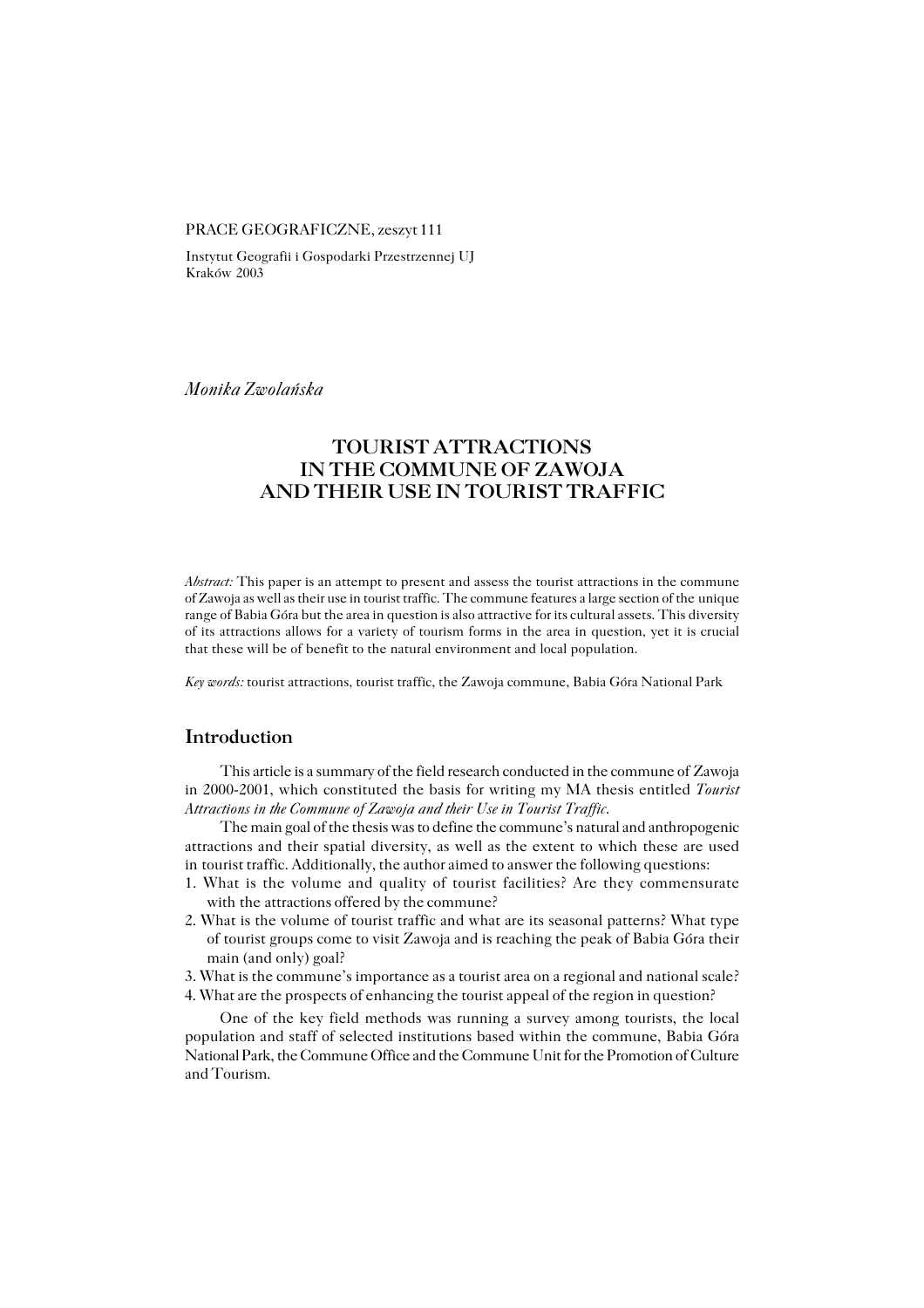The main goal was attaining some sense of orientation as to the extent to which the respondents, living or working in the area surveyed, are familiar with that area, what tourist appeal they can see there, whether or not they are interested in developing tourism in the area, and whether they have any ideas concerning the boosting of Zawoja's tourist appeal.

The author used the survey conducted among tourists to obtain some valuable information on the spatial and demographic−social diversity of tourists, reasons for their arrival in Zawoja, as well as their knowledge of the area visited. Owing to this, the author also learnt about the extent to which particular tourists attractions, both natural and anthropogenic, are used by tourist traffic.

The final survey conducted was with students of geography, tourism and hotel management at the University of Łódż in January 2001. The author was interested in learning about the level of knowledge of the area under study among the students surveyed, as well as the perception of Zawoja, with all its attractions, among other mountainous areas.

## **A general profile of the area**

The commune of Zawoja lies in the voivodoship of Małopolska (Lesser Poland), within the municipality of Sucha Beskidzka. It borders with six mountainous communes: Koszarawa, Stryszawa, Maków Podhalański, Bystra−Sidzina, Jabłonka and Lipnica Wielka and, by the Range of Babia Góra, with Slovakia. The commune covers an area of  $129 \text{ km}$ . and has a population of 8 870. Zawoja is a rural commune as it comprises two villages, Zawoja (constituting 95% of its area) and Skawica (5%). Interestingly enough, Zawoja isPoland's largest village in terms of size and one of the country's longest, next to Ochotnica and Zubrzyca (Dolna–Górna).

According to J. Kondracki (1998), the entire area of Zawoja lies within the External Western Carpathians and is considered part of the Western Beskids, the Beskid of Żywiec, to be precise. Its major attraction is its scenic location in the Valley of Skawica River and, as for its surroundings, three mountain ranges – Jałowiec, Babia Góra and Polica.

The commune's social−economic situation is also of interest, the most striking aspect being the fact that the population of Zawoja is steadily growing from one year to the next. This results not only from the positive birth rate  $(3.27%)$  but also a positive migration balance: in 1999, 98 persons arrived in Zawoja while 85 left. This is atypical as rural areas are usually characterised by their negative balance. Surveys among locals have shown, however, that most of them, feeling a strong bond with the area, would like to stay there in the years to come, with as many as 93% of respondents, including a large proportion of young people, claiming that they have no intention of moving out of Zawoja.

It should be emphasised that, as prospects of employment in farming look bleak due to the poor quality of the soil, the mountain climate and natural limitations inforestry, an increasing number of Zawoja locals are taking to tourism, which they perceive as the only chance for personal development and improvement of their living conditions. Tourism in this area dates back to the 1600s and 1700s, when numerous groups ofresearchers penetrated the massif of Babia Góra. Yet it was not until the nineteenth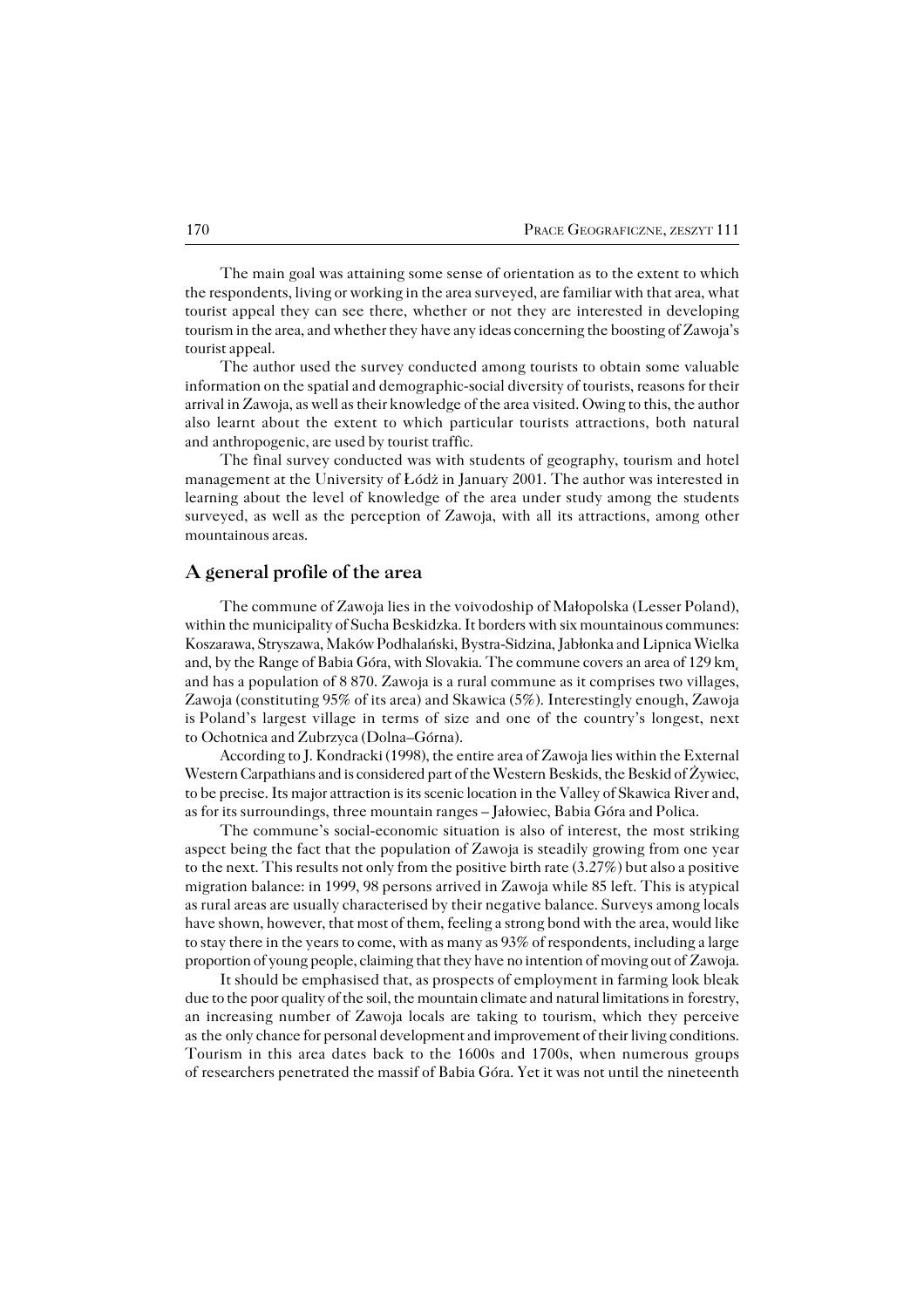century that outsiders started to pour in for purely tourism−related reasons. These were mainly individual outings, with mass tourism developing much later (Gimza 1996). The popularisation of tourism in the region of Babia Góra was a task eagerly undertaken by Kazimierz Sosnowski, Hugo Zapałowicz, Władysław Midowicz or Władysław Szafer. It is thanks to them that the first mountain shelter was opened, as well as first recreational facilities, tourist trails and, last but not least, Babia Góra National Park. Early into the twentieth century, Zawoja won the status of a climate village while tourism in the area saw ever−increasing development, which was halted by the outbreak of World War II. The 1960s and 1970s saw a rebirth of local tourism, with a great number of new boarding houses and leisure centres belonging to state−owned enterprises. Later on, local tourism experienced its up and downs, undergoing various modifications and assuming various forms, a trend still present today.

### **Tourist attractions and their assessment**

According to J. Warszyńska, A. Jackowski (1979), tourist attractions (of a region, alocation, or a trail) are *a set of elements of the natural environment and non−natural elements, which – jointly or individually – are objects of a tourist's interest.*

The commune under discussion is characterised by a significant wealth of tourist attractions. First and foremost, it features natural attractions, the prime interest being the Babia Góra Range, lying in the southern part of the region, with its unique vegetation and forms of inanimate nature differing markedly from other Beskid ranges due to its alpine character. It is Poland's second highest mountainous massif, after the Tatras. The very peak of Babia Góra (deservedly called the "Queen of the Beskids") is taller than the neighbouring Beskid Mountains by 100−500 metres and the range's relative height is no less than 1,100 metres.

Another asset of the range is the fact that it is the only place in Poland, aside from the Tatras, to feature five floors of vegetation: plateau, lower and upper sub−alpine forests, sub−alpine featuring dwarf mountain pine and alpine with endemic grasses and rock rubble. Professor Władysław Szafer's opinion that it is a "model mountain in Polish Carpathians" is a perfect summary of Babia Góra's uniqueness, its natural diversity andexcellently exposed floors.

The importance of the Babia Góra massif was greatly enhanced in 1954, when Babia Góra National Park was established, long awaited by fans of the local beauty. The most attractive section of the range covering 1703 ha was declared under protection. Despite continuous efforts to ensure a major enlargement of the park, the only success came in 1997, when it was extended to 3391 ha. This is worthwhile as the commune under discussion covers as much as 75% of the park. The unique nature of the area aswell as its one−of−a−kind research potential have been recognised internationally. In June 1976, the International Council for Coordination of the "Man and Biosphere" programme operating within the framework of Unesco included the park in the global network of Biosphere Reserves, thanks to which Babia Góra became Poland's first mountain to be placed on the list (Parusel 1996).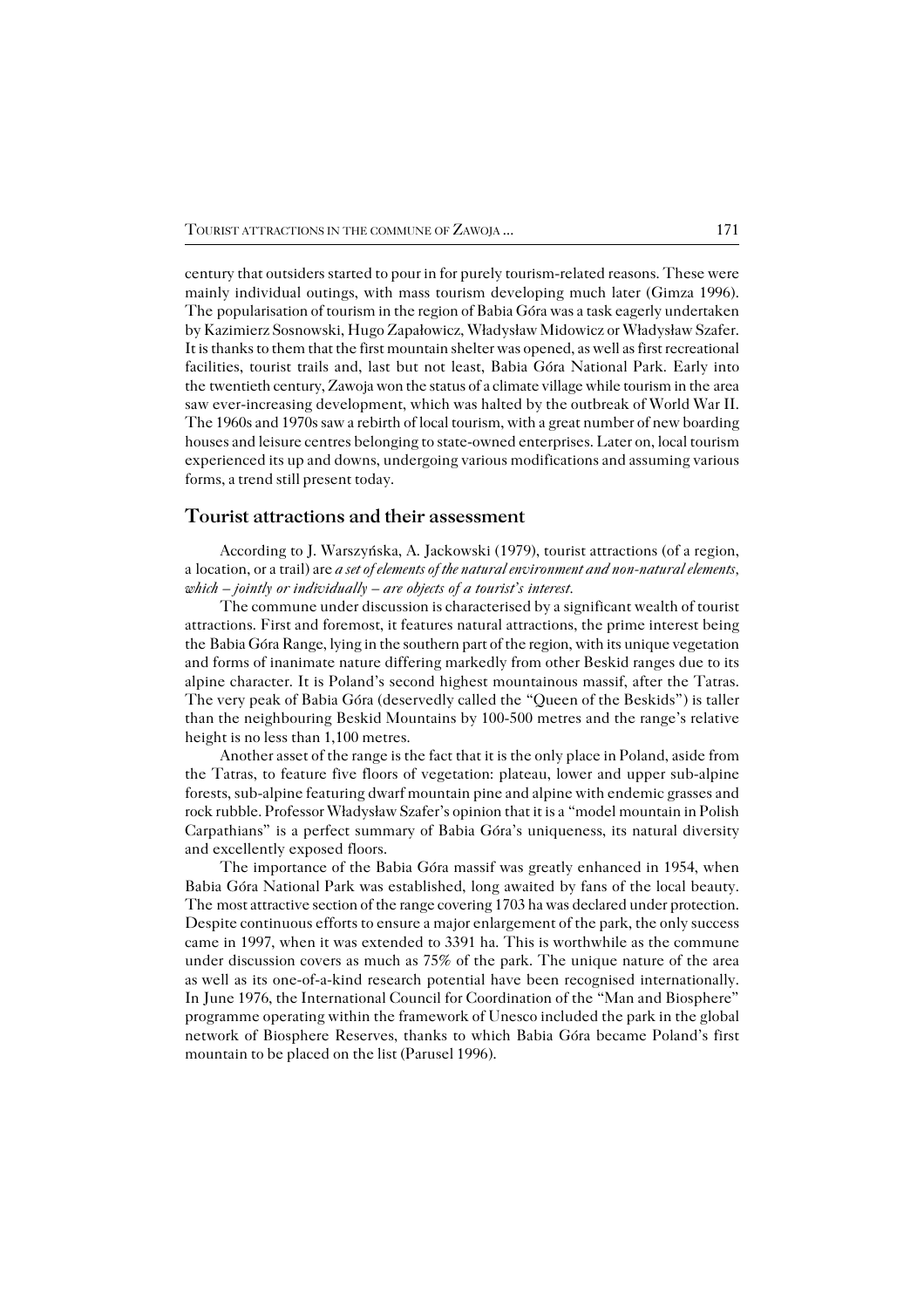The other ranges surrounding Zawoja, Polica and Jałowiec, are typical Beskids, with interesting flora of the lower and upper sub−alpine forests, where numerous viewing points in the Jałowiec Range are of particular interest.

The Zawoja commune is mostly known for its natural attractiveness related to the presence of Babia Góra within its boundaries, yet it should be remembered that italso features a number of various anthropogenic attractions. Many hamlets along the main road and on mountain slopes still house old wooden huts and wayside shrines and crosses. These, just like natural attractions, are most prevalent in the southern part: in Zawoja Barańcowa, Markowa and Czatoża. It is here that interesting museum−type facilities are located (the Educational Centre of the Babia Góra National Park, an open−air folk museum in Markowe Rówienki featuring curious examples of well−preserved wooden architecture characteristic of the region, or the Highland Tourism Museum housing a rich collection reflecting the development of local tourism), as well as the first mountain shelter in the Polish Beskids, opened for tourists in 1906, and numerous remnants of Zawoja−style construction – huts, cellars, a belfry and wayside shrines.

One of the author's objectives while drafting this paper was to assess the area's tourist attractions. The author is fully aware of the difficulty of this task as it is frequently a matter of subjective appraisal and the tourist appeal of a given location is highly relative: for one group of tourists a quiet zone with untouched nature may be attractive while another might find intense−tourism areas more to their liking.

The assessment was performed using J. Warszyńska's method of point classification as well as on the basis of surveys conducted among tourists, local population, the staff of selected institutions and students of the University of Łódź.

The point classification method allows the researcher to assess the level of the tourist attractiveness of the entire area under study but also of its particular sections. The author's policy was to divide the commune of Zawoja into 149 identical squares of 1 km<sup>2</sup>. Next, she defined the criteria and rules of awarding points, modified against the work of J. Warszyńska so as to reflect the unique character of the commune under examination. Criteria employed included: percentage of forested areas, length of river network, difference in relative height, presence of conditions conducive to cycling, pedestrian and skiing tourism, and the presence of educational attractions such as museums, historical folk constructions or other anthropogenic attractions and natural curiosities.

A significant diversity in the feature intensity in the particular squares of the area under study resulted in the values of the respective factor ranging from 0.21 to 0.69 and the method employed confirmed the author's assumption that the most attractive part is the southern section embracing the Babia Góra National Park and its immediate surrounds (Fig.1). The attractiveness factor was highest (0.69) in square 140, an area rich in both natural environmental assets (a large woodland, Babia Góra National Park, a few landscape curiosities) and anthropogenic assets: it is here that the oldest mountain shelter in the Polish Beskids and the unique Highland Tourism Museum are located. A very high level of attractiveness is also a characteristic of the nearby sections situated within the Babia Góra National Park, the most interesting being numerous natural assets, inparticular Beskid−unique forms of inanimate nature (the area of Babia Góra peak with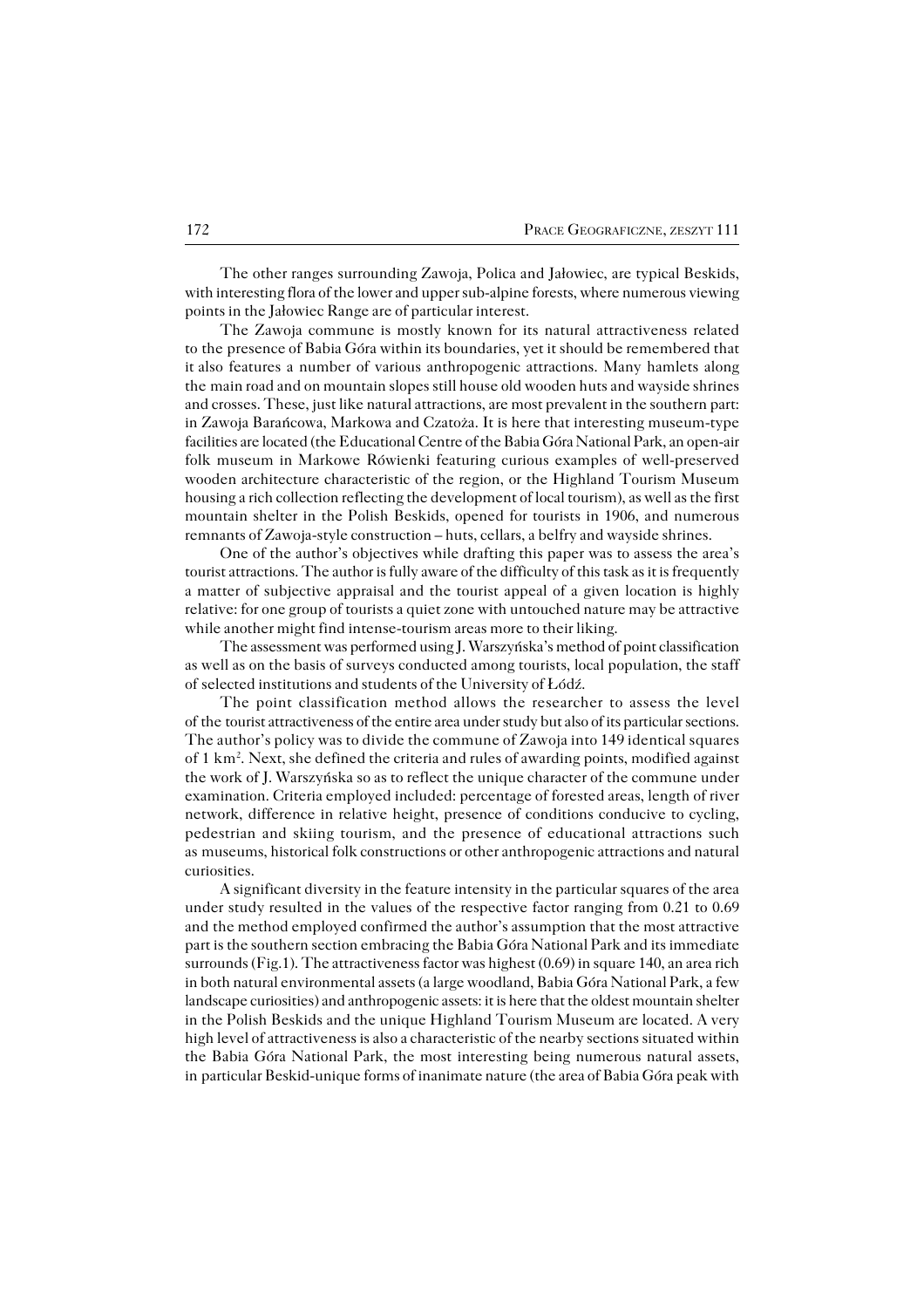

Fig. 1. Tourist attractiveness of the commune Zawoja

its immediate vicinity). Zawoja Markowa and Zawoja Barańcowa are also highly attractive yet, in this case, it is mainly due to non−natural assets, i.e. museums, folk construction structures, as well as the presence of ski lifts. The areas with the lowest tourist attractiveness lie in the northern section of the examined commune (in particular Zawoja Dolna, Skawica Dolna and Skawica Górna). These feature, in the majority of cases, small woodland areas, insignificant differences in relative heights and lack interesting anthropogenic assets.

Having calculated the attractiveness index for individual squares, the author also counted the average value of the index for the entire commune of Zawoja by dividing the total of all index values by 149 (i.e. the number of squares). This came to 0.41, which, under the point award system employed by J. Warszyńska, means that the area under study has a high tourist attractiveness.

It is highly positive that all the staff, 97% of local inhabitants and 90% of the tourists surveyed have responded that the commune of Zawoja is attractive for tourists. According to the respondents, this area has some unique features, which make it different from other mountainous regions. They most often quoted the length of Zawoja as well and its size and location around three mountain ranges, Babia Góra in particular.

As for the natural assets, first and foremost, respondents cited the mountains. In many cases this was just the Babia Góra Range, with few seeing the attractiveness of other ranges surrounding Zawoja. They also frequently cited Babia Góra National Park and the flora of the area under study (Fig. 2).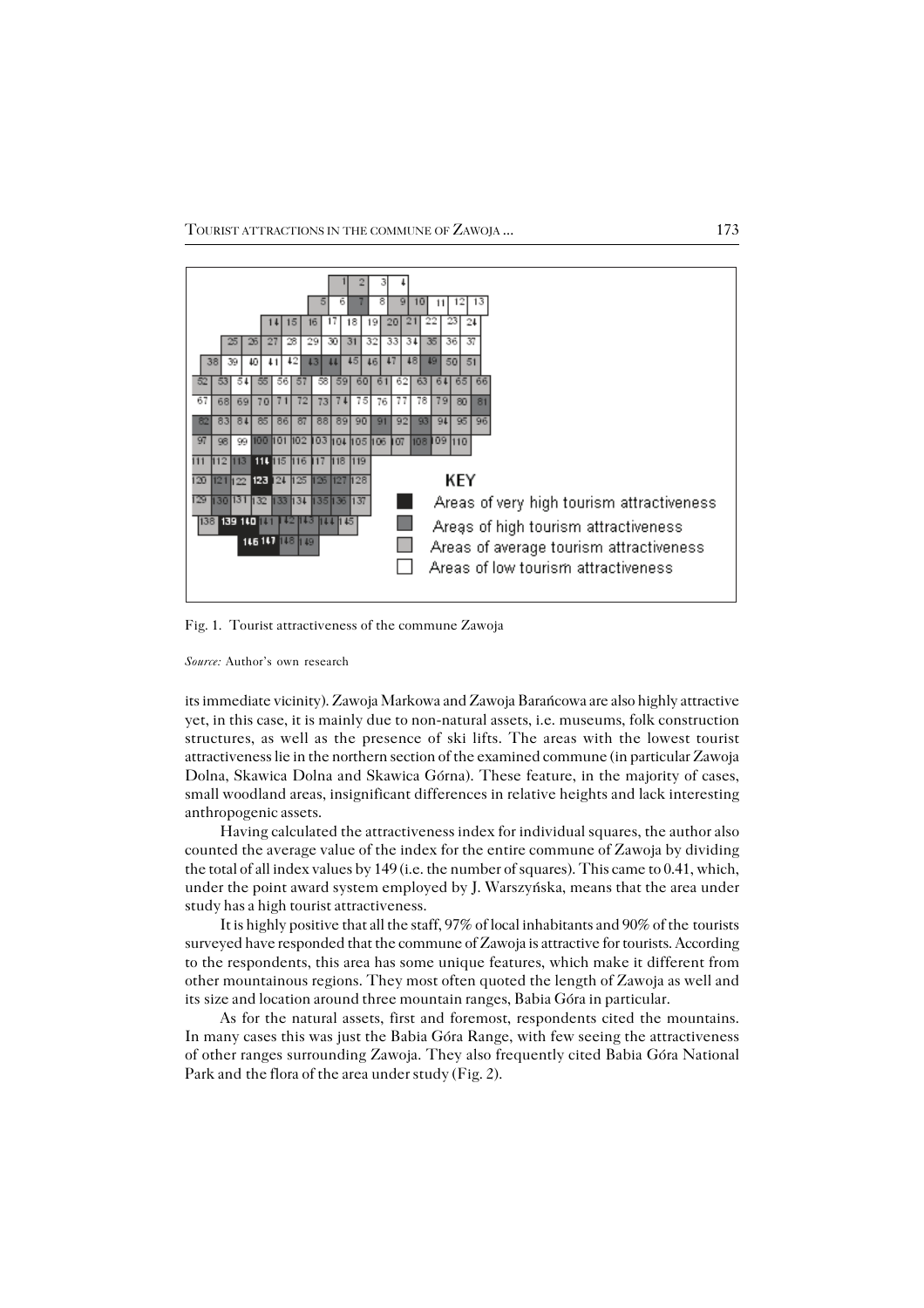

Fig. 2. Natural attractions in the commune of Zawoja according to respondents

As for the area's anthropogenic merit, the staff and local inhabitants surveyed most treasured the open−air folk museum at Markowe Rówienki, numerous wayside shrines located in many hamlets of the area, as well as the wooden church in the centre. It is surprising that other, well−known museums (the Babia Góra National Park Natural Museum or the Highland Tourism Museum at Markowe Szczawiny) were cited less frequently (Fig.3).

The students surveyed considered the mountains to be the commune's major asset, as did the other respondents (70%). A much smaller percentage of respondents cited Babia Góra National Park (35%), flora richness (20%) and historic sites (21%). Surprisingly, as many as 13% of the students saw no attractive features in the commune of Zawoja.

One of the aims of this paper was also to define the stature of the commune inquestion among other locations in the region of Żywiec and the best−known mountain locations. The questions were addressed to students and tourist staying in Zawoja. The tourists surveyed easily perceived Zawoja to be the most attractive area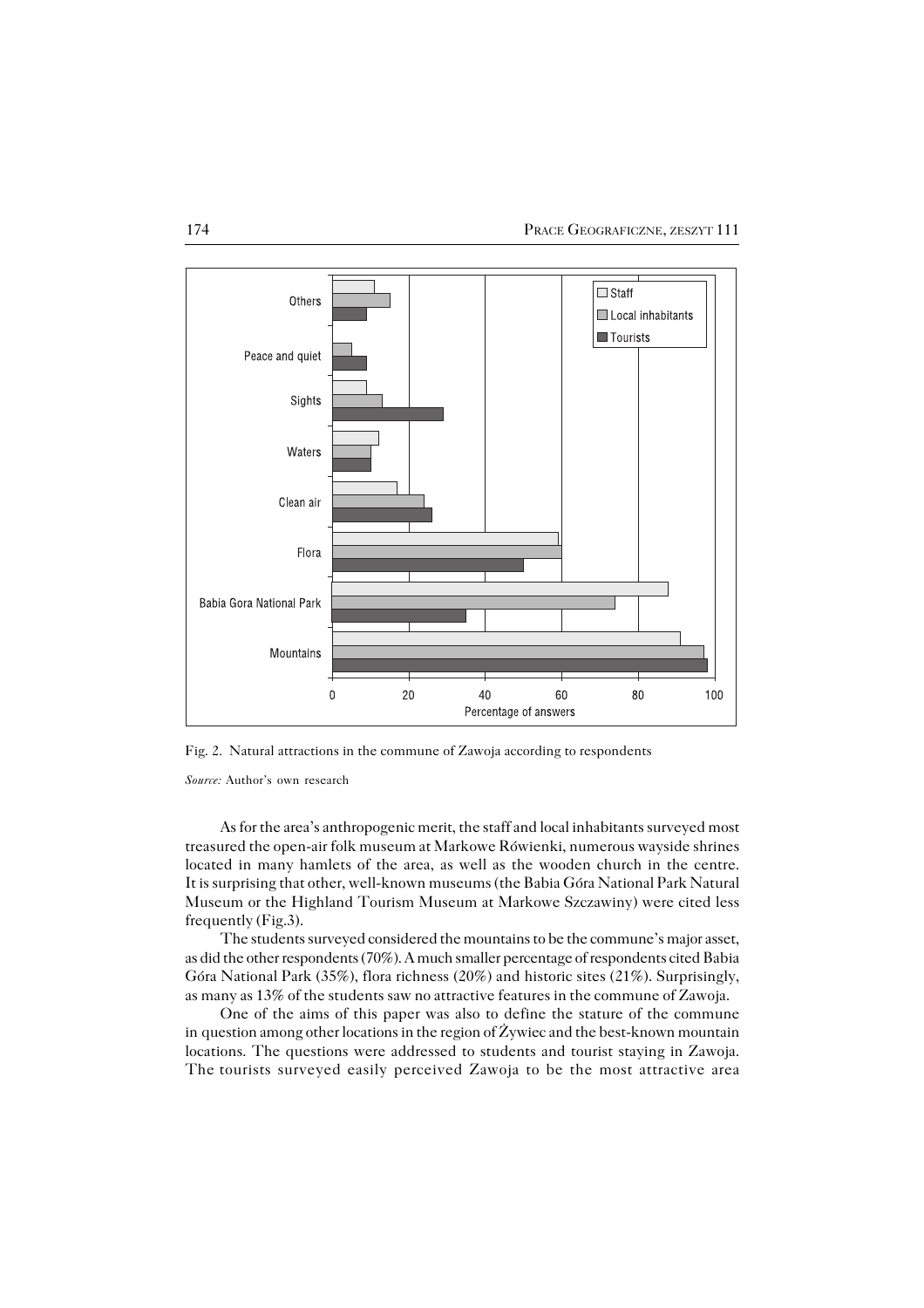

Fig. 3. Anthropogenic attractions in the commune of Zawoja according to respondents

in the region of  $\dot{Z}$ ywiec. In the case of the students, the results were more varied and three out of the five named locations (Zawoja, Korbielów, and Żywiec) was awarded a similar number of points, with Zawoja coming second.

The stature of Zawoja among Poland's most interesting mountainous locations has been defined differently by the tourists and students from the University of Łódź. Many more of the tourists surveyed saw the tourist attractiveness of Zawoja, which came second, with Krynica but after Zakopane. They often stated that the area examined bythe author remains a quiet, peaceful place, where they can really rest, not bothered bythe crowds and bustle of big cities, a reason for a large proportion of respondents returning to Zawoja on a regular basis. It should be added that this assessment was influenced by the fact that a clear majority of the tourists came from the two most immediate voivodoships, Małopolska and the Silesian Voivodoship, thus the proximity of Zawoja must be the deciding factor encouraging them to visit this area so often apart from their attachment, or love of the region. The students surveyed had a markedly different opinion seeing the commune of Zawoja as the least attractive tourism−wise, with only few appreciative of the area's assets.

## **Tourist traffic**

The tourist attractiveness of a given location is also measured by the tourist traffic present in the area. According to S. Ostrowski (1975), this is a *social phenomenon, which consists in physical and temporal movement of people from the place of residence to another place featuring appropriate assets and tourist infrastructure*.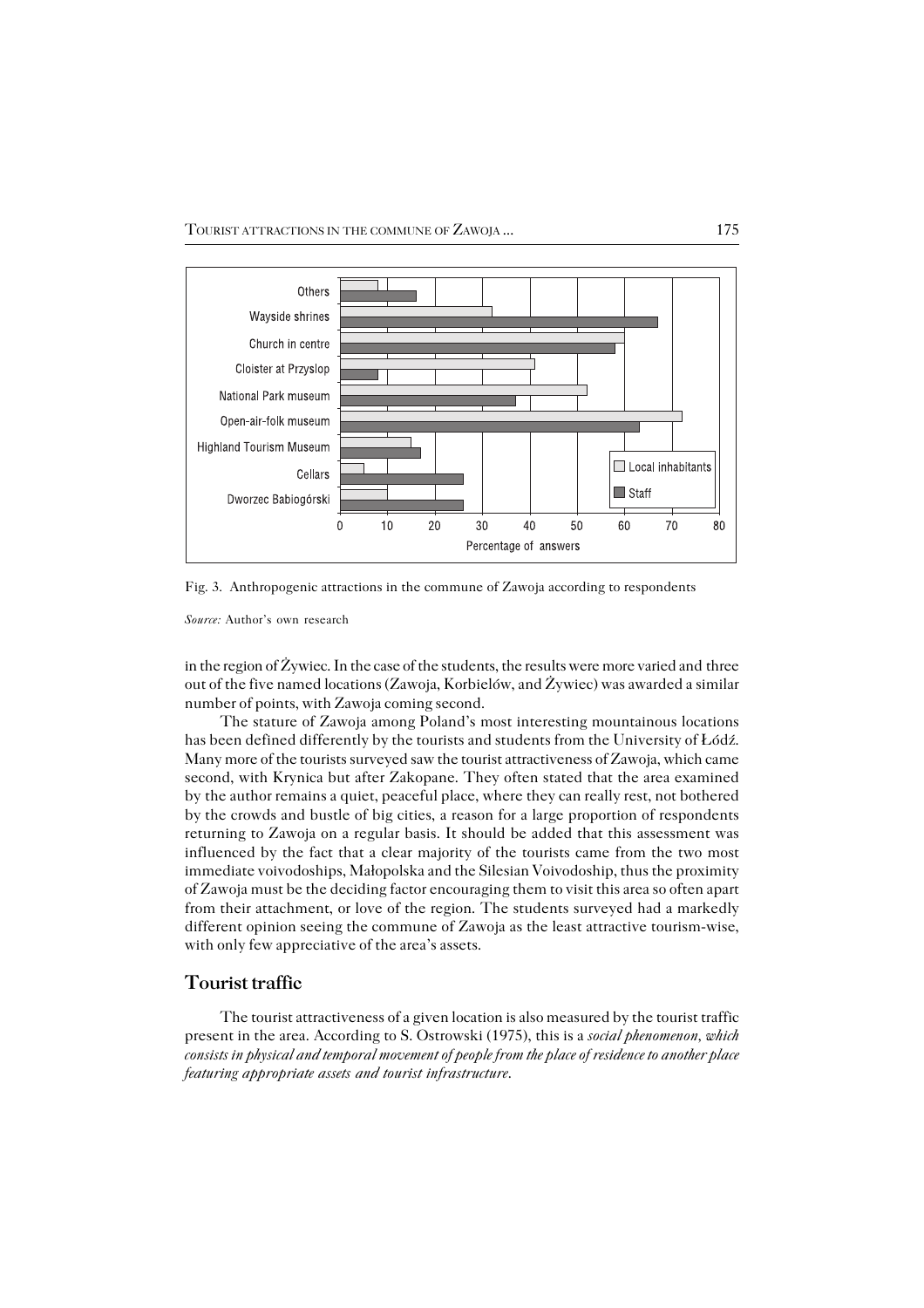In the commune of Zawoja, no annual summary of tourist traffic volume isconducted. According to estimates from the Community Centre for Promotion, Culture and Tourism, in recent years, the area under examination has been visited by 200−300,000 people per year, yet these might be highly inaccurate data.

The data the author obtained from two accommodation−offering units, a youth hostel in Zawoja Wilczna and the "Jawor" boarding house, as well as Babia Góra National Park, enabled her to come to some conclusions concerning the volume, seasonal use and geographical range of tourist traffic.

The data obtained from Babia Góra National Park enabled her to conclude that the number of tourists visiting this, one of the smallest national park in the Carpathian mountains, is consistently growing each year, yet it is easy to see that in the last two years (1999 and 2000) this growth has been insignificant, below 800 people (Fig. 4).

A massive temporal concentration of tourist traffic can be clearly seen in the park. In 1996, 80% of the total annual number of tourists visited the park in the period of 1 May−31 October (Stasiak 1997). A larger concentration was the case only in seaside national parks (Słowiński and Woliński) and in Ojców National Park. The temporal concentration in the area has even grown over recent years and, in 2000, amounted to as much as 92%.

In order to define seasonal use, a respective index has been calculated using the following formula:

where:

$$
W_1=\frac{x_i}{\overline{x}}\cdot 100
$$

 $W_1$  – seasonal use index

- $x_i$  number of tourists in a given month
- $\bar{x}$  average annual value



Fig. 4. Number of tourists visiting Babia Góra National Park in the period of 1996 − 2000

*Source:* Author's own research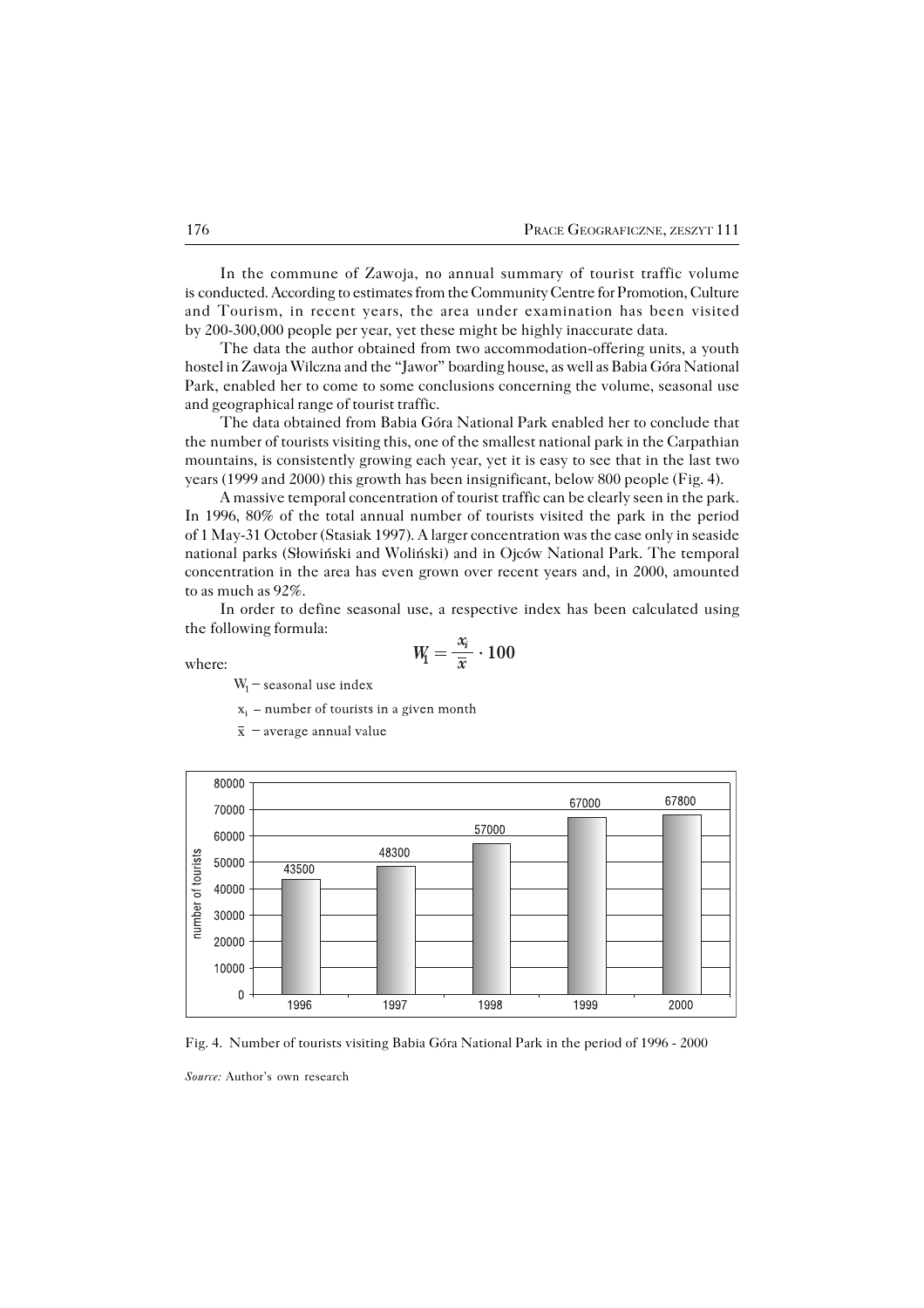This index, for all months from May to October, reached the value of over 100 with August (316) and May (206) being clear drivers. The index for the other six months was very low; less than 30.

The seasonal use index for accommodation providers under examination is similar, with the highest figures being for the period between May and October, thanks to numerous school trips and the summer season. In the case of these providers, February also stands out, a time of winter holidays, with tourism in the national park stagnating yet not in the entire Zawoja commune  $(Tab. 1)$ .

Tab. 1. Seasonal use index for Babia Góra National Park, PTSM shelter and "Jawor" boarding house in 2000

|              |           |     | 311        | IV |     | JI        | ۷II     | VIII | w<br>I٨   |    | v<br>୵୳ | XΙI |
|--------------|-----------|-----|------------|----|-----|-----------|---------|------|-----------|----|---------|-----|
| BgPN         | C<br>U    | 16  | 1 O<br>ں ا | 20 | 206 | 146       | 70<br>υ | 316  | 48        | 19 | 28      |     |
| <b>JAWOR</b> | 81        | 42  | 61         | 0  | 03  | 129       | 48      | 138  | 101<br>v. | 14 | 85      | 88  |
| <b>PTSM</b>  | ∩¬<br>، ے | 166 | 35         | 83 | 66  | 12<br>ں ا | 165     | 190  | 56        | 02 | 38      | 59  |

*Source:* Author's own study based on data obtained from Babia Góra National Park and two accommodation−offering units

It should be added that, in recent years, tourist traffic volume has been growing significantly over long weekends, which is becoming a regularity across Polish tourist locations.

One of the most interesting insights originating from surveys conducted with the tourists was their assertion that the area in question has its long-standing fans, who keep returning out of longing, habit, or to discover something new. There is not a year inwhich they do not visit their beloved mountains even for a single day. There are also those who come to Zawoja several times a year, with "record−holders" having visited the location over 100 times. As for the tourists surveyed, a mere 38% represented those visiting Zawoja for the first time (Fig. 5).

Talks with locals and tourists have proved that the majority of those visiting the area in question reside in the voivodoship of Małopolska (Lesser Poland) and Silesia. This trend has remained the same over many years and stays the same during the year  $$ residents of those voivodoships visit Zawoja in great numbers not just during long weekends and festive days but also winter and summer holidays. However, each year sees more people from other voivodoships – notably Mazovia, as well as those of Łódź and the Podkarpackie (Sub−Carpathian) Province (Fig. 6).

The average tourist visiting the area of Babia Góra is young, aged between 21−30, a student pursuing an active lifestyle and leisure. Most frequently, they come for brief (one−four days) visits to trek in the mountains. This profile is somewhat changed in the summer season, when longer stays, package holidays or youth camps, dominate.

One of the major goals of this paper was to examine the extent to which particular assets are used by tourist traffic. Tourists visit Zawoja mostly to walk along mountain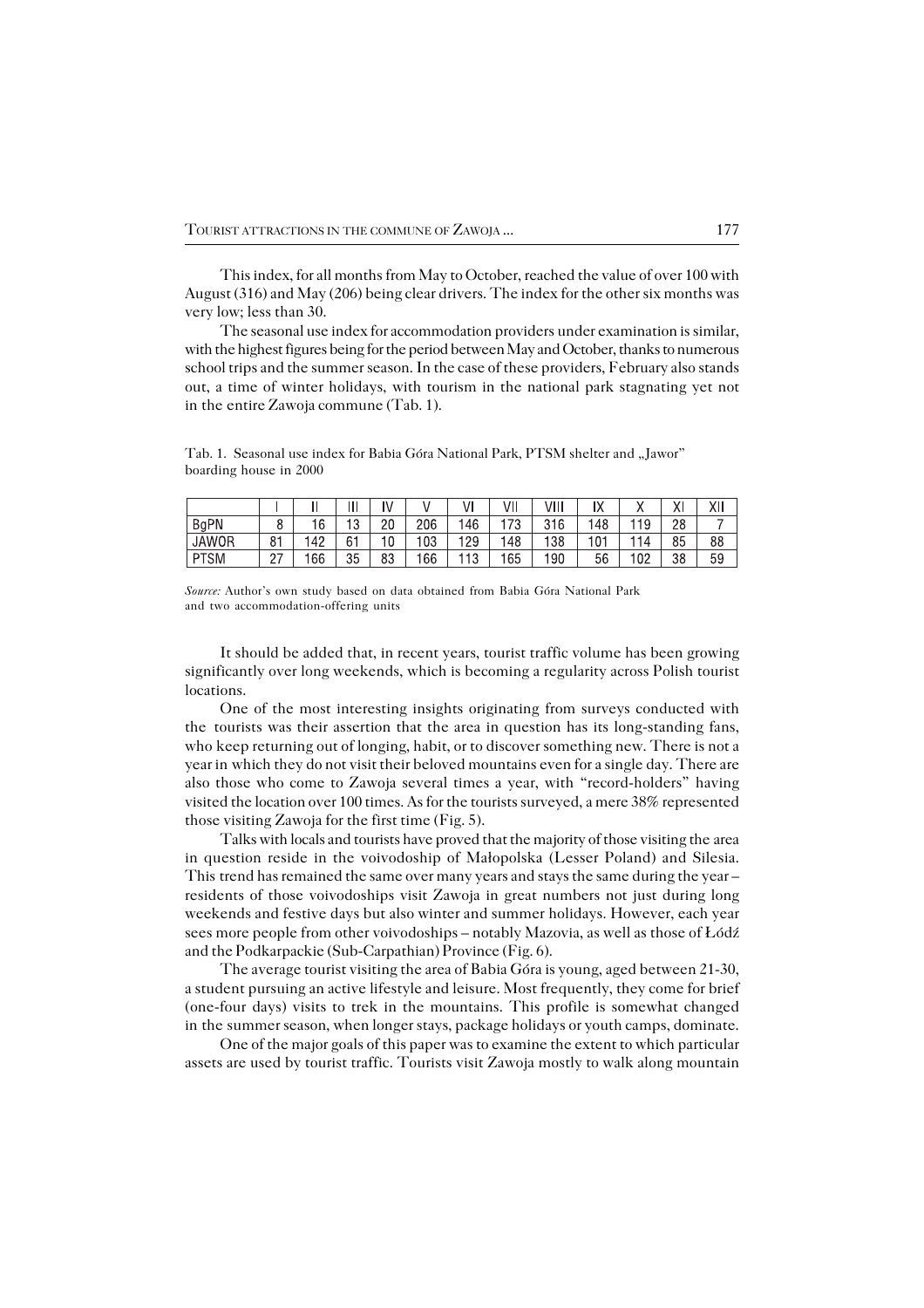

Fig. 5. Number of visits by tourists to the commune of Zawoja



Fig. 6. The origin of the tourists visiting the commune of Zawoja by voivodoships

*Source:* Author's own research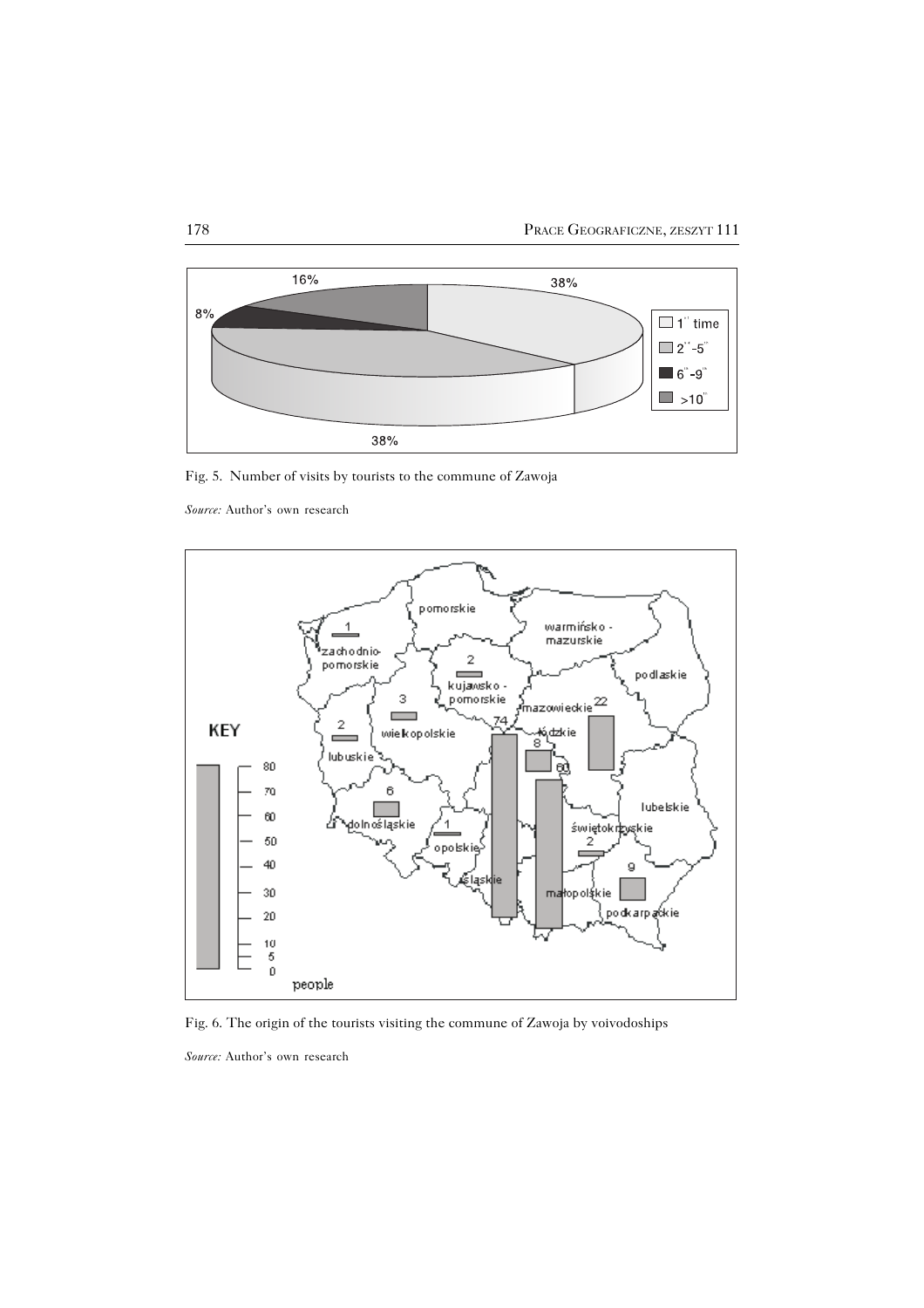trails. For the majority, the main, and often only, goal is to reach the top of Babia Góra. Seventy−six percent of those surveyed have trekked across the Babia Góra Range, 95% of these reached its highest peak. The other mountain ranges surrounding Zawoja are far less popular. The Jałowiec Range was visited by just 15% of respondents and that of Polica by 16%.

A meagre proportion of visitors to the area in question visit its museum facilities. The greatest number, 41%, have been to the Babia Góra National Park Educational Centre, slightly fewer (38%) have visited the open−air folk museum at Markowe Rówienki, and the lowest number have seen the Highland Tourism Museum at Markowe Szczawiny – 34%. The last number comes as a surprise, given the fact that the facility is located close to the PTTK shelter.

With the University of Łódź students, the range of Babia Góra is obviously most popular, along with Babia Góra peak, reached by as many as 96% of those staying inZawoja. Also in this case, the mountain ranges surrounding Zawoja remain much less penetrated. As for the museum facilities, the Highland Tourism Museum at Markowe Szczawiny has been most popular (54%), in contrast to the tourists. It should be added that a mere 32% of respondents have actually visited Zawoja (Fig. 7).



Fig. 7. The areas penetrated by tourists and students in the commune of Zawoja

*Source:* Author's own research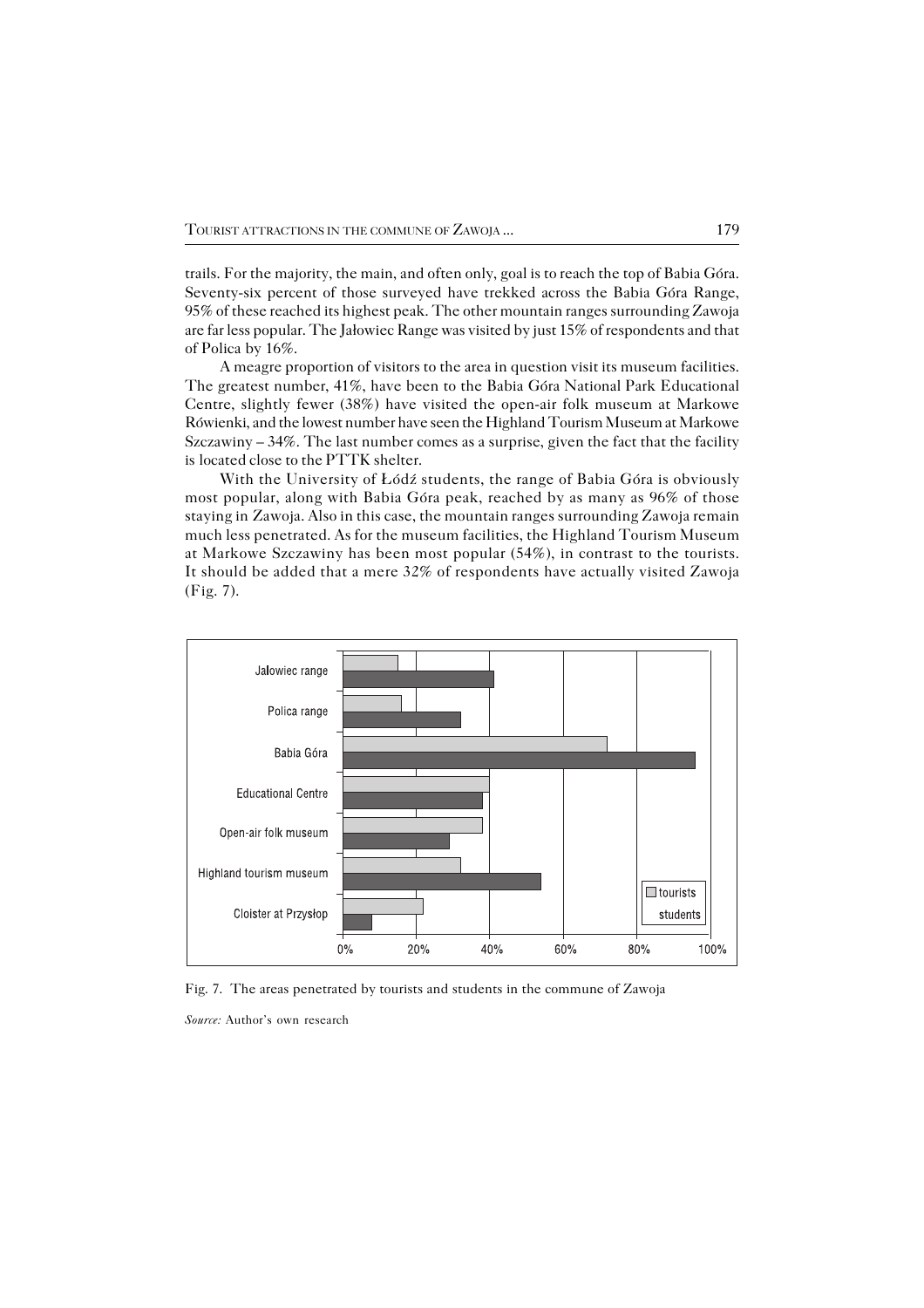# **Conclusions**

The commune of Zawoja is an area attractive to tourists and lies in the Polish Beskids. This has always been mainly due to its location at the foot of Babia Góra (since the beginning of tourism till today). The uniqueness of the area's natural assets, on a global scale, ensures that the number of habitual fans and new lovers of the Babia Góra region grows every year. However, it should be understood that the constant increase in tourist traffic in Babia Góra National Park causes a deterioration of its nature and Zawoja features far more tourist attractions worth exploring.

In view of tourists' demands growing from year to year, as well as constant competition from other mountain locations, it seems necessary to enhance the commune's tourist appeal. What is vital, however, is the answer to the question ofhow that can be accomplished? The area, despite the successful development oftourism for years, has largely retained its true character and its primeval nature. Surveys conducted with tourists have shown that many still see Zawoja as an oasis of peace and quiet where a tourist can rest after the bustle of daily life, and that it's just these assets that act as the prime motivator of their arrival. Thus, a question arises: Should this attractiveness be enhanced ?

The author argues that it is necessary to make some alternatives for Babia Góra available, so that tourists are encouraged to make use of other attractions of the area. A prime example of this is activities of the inhabitants of the hamlet of Przysłop, teachers and pupils of the local Primary School No. 4. Within the framework of the "Przysłop" Society for Sustainable Development, they have developed a project called *An Environmental Education School* on the *Amber Trai*l, which has become part of an international programme entitled *The Amber Trail*. One of its main goals is to discover and strengthen local identity and the importance of local heritage. The inhabitants of Przysłop appreciate and support local craftsmanship, traditional professions and development, promote the development of sustainable tourism and ecological farming, and participate in the ecological education of local youth (Zasadziński 2000). The author contends that such actions based on environmentally friendly tourism constitute a major opportunity for the area in question. More emphasis should be placed on the development of eco−tourism and agro−tourism, primarily through enhancing the awareness of the local inhabitants, organising meetings and a series oftraining sessions. It is also recommended that assets that have been virtually forgotten be promoted more vigorously, such as wooden architecture of historic sites (e.g. through establishing a wooden architecture trail) or disappearing folk culture (through meetings with folk artists, painting workshops, teaching crocheting and the Babia Góra regional dialect).

All these actions must be implemented consciously and sensibly, so that Zawoja may retain its unique character without becoming another over−invested location in the Polish mountains.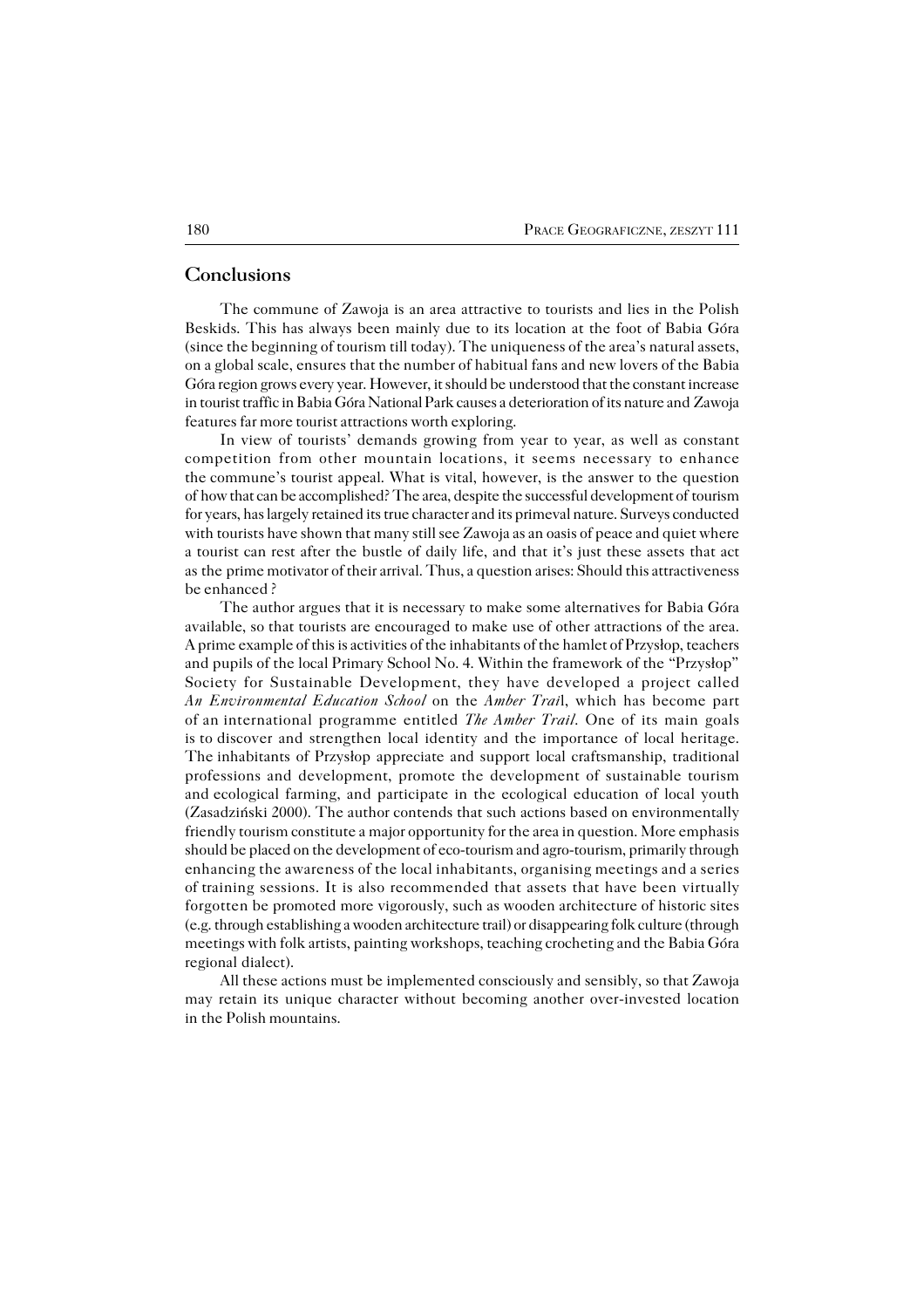#### **References**

Gimza D., 1996, *Historia rozwoju turystyki u północnych podnóży Babiej Góry,* [w:] U. Janicka−Krzywda (red.), *Monografia Zawoi,* FORMA, Kraków – Zawoja, 127−166.

Kondracki J., 2000, *Geografia regionalna Polski,* Wyd. Naukowe PWN, Warszawa.

Kowalczyk A., 1997, *Geografia turyzmu,* UW WGiSR, Warszawa.

Kruczek Z., Sacha S., 1994, *Geografia atrakcji turystycznych Polski*, Ostoja, Kraków.

Krzywda P., 2001, *Grupa Babiej Góry, Policy i Jałowca,* PTTK Kraj, Warszawa.

Mydlarz J. , 1996, *Historia Zawoi od 1900 do 1995 roku,* [w:] U. Janicka−Krzywda (red.), *Monografia Zawoi,* FORMA, Kraków – Zawoja, 61−97.

Ostrowski S., 1975, *Ruch turystyczny jako przedmiot badań statystycznych,* IT, Warszawa

Parusel J.B., 1996, *Przyroda Zawoi – jej bogactwo i problemy ochrony,* [w:] U. Janicka− Krzywda (red.), *Monografia Zawoi,* FORMA, Kraków–Zawoja, 15−34.

Stasiak A., 1997, *Turystyka w parkach narodowych,* Turyzm, 7, 2, 5−21.

Warszyńska J., 1970*, Waloryzacja miejscowości z punktu widzenia atrakcyjności turystycznej,* Zesz. Nauk. UJ, 27, Kraków, 105−113.

Warszyńska J. , Jackowski A., 1979, *Podstawy geografii turyzmu,* PWN, Warszawa.

Zasadziński M, 2000*, Zawoja – miejscowość położona na Bursztynowym szlaku. Pierwsza w gminie szkolna ścieżka dydaktyczna,* Pod Diablakiem, 3.

# **Walory turystyczne gminy Zawoja i ich wykorzystanie przez ruch turystyczny**

#### **Streszczenie**

Gmina Zawoja znajduje się w województwie małopolskim, w powiecie suskim. Jest to gmina wiejska obejmująca dwie wsie: Zawoję i Skawicę. Do jej głównych walorów przyrodniczych należy Pasmo Babiogórskie, (z unikalną roślinnością i formami przyrody nieożywionej), na terenie którego utworzono w 1954r. Babiogórski Park Narodowy, uznany w 1977r. za Rezerwat Biosfery, a także otaczające ją Pasma Policy i Jałowca. Wśród walorów antropogenicznych wyróżnia się niewielki skansen na Markowych Rówienkach, Muzeum Turystyki Górskiej na Markowych Szczawinach oraz liczne pozostałości drewnianego budownictwa zawojskiego.

Walory te powodują, że od dawna gmina ta jest licznie odwiedzana przez turystów, pochodzących w większości z najbliższych województw – małopolskiego i śląskiego. Ich głównym celem jest najczęściej zdobycie wierzchołka Babiej Góry, najwyższego szczytu w Beskidach. Dane uzyskane z Parku Narodowego i wybranych obiektów noclegowych oraz obliczony na ich podstawie współczynnik sezonowości świadczą, że bardzo widoczna jest tutaj koncentracja czasowa ruchu turystycznego w miesiącach od maja do października oraz w lutym w związku z dobrymi warunkami do uprawiania narciarstwa zjazdowego.